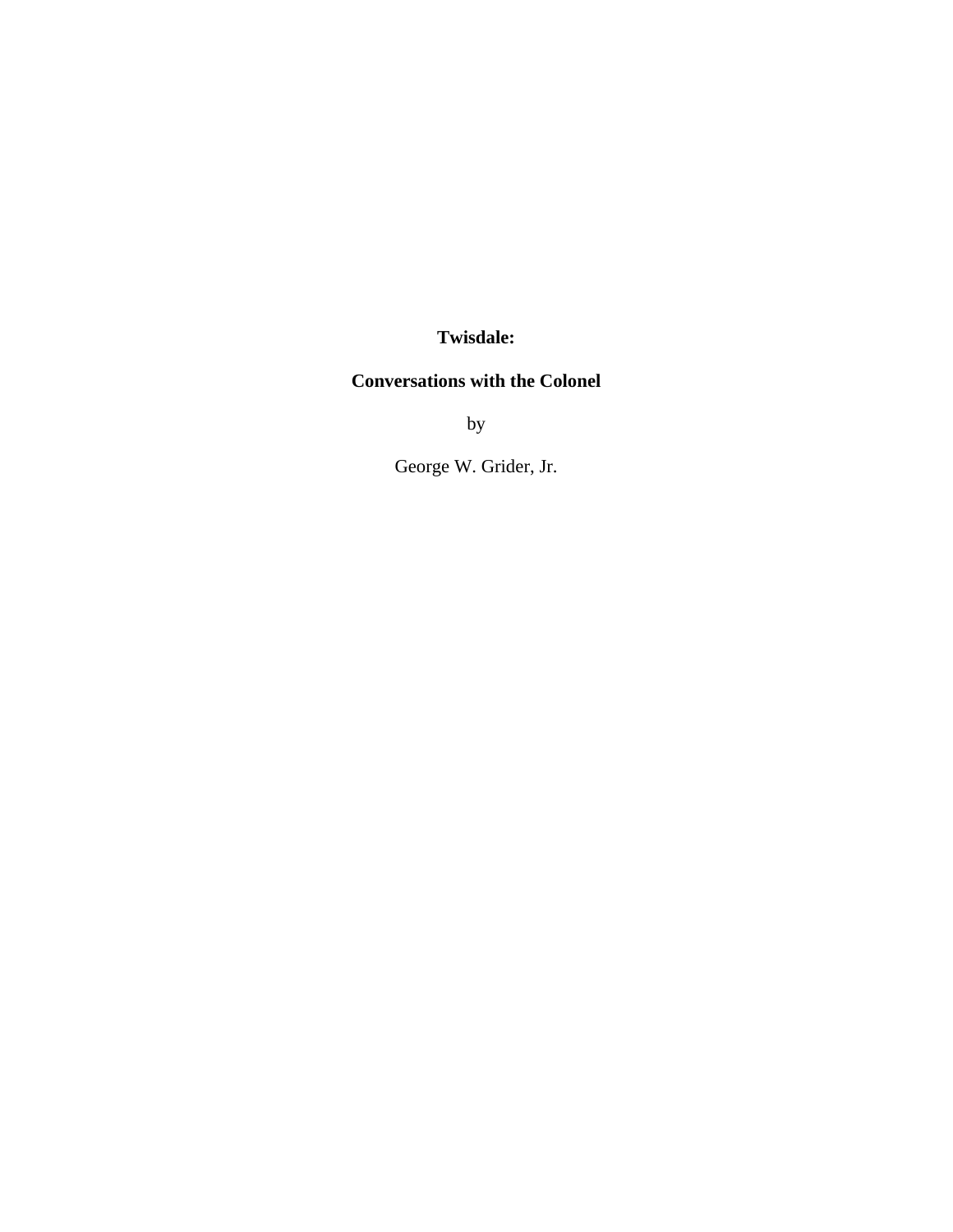During the summer of 1959, young men from across the nation gathered in the bay side town of Annapolis, Maryland to begin their naval careers. While upperclassmen were away on cruises and vacations, we Plebes, members of the newly formed Class of 1963, found ourselves the virtually sole occupants of the Yard. A few Second-Class (junior) midshipmen had volunteered to stay behind and lead in daily drills and lessons in officer-like deportment. Our remaining hours were spent trying on uniforms and wondering about the future, particularly that day in early autumn when the upperclassmen would return to the Yard. According to all accounts, on that occasion, our genial days would be over and we'd be thrown into hell.

The rumors were not exaggerated. For most Plebes, the mass return proved a nightmare. Hazing was administered during the "come-around," when upperclassmen ordered us to report to their rooms, where we were commanded to memorize and recite names, dates, and places of naval and national events. This, along with the academic workload, seemed an impossible task. To make matters worse, as the meals progressed along with the hazing, I realized I was being assigned more work than my classmates.<sup>1</sup>

My resentment showed. Upperclassmen reacted to my passive-aggressive attitude with hostility. Our fury—mine and theirs—reinforced each other in a climbing spiral. At the semester's halfway point I was placed on probation. Not for low academic grades, not for demerits, but for a failure in what was termed "aptitude for the military service"—also known as "grease."

These formal assessments of the Plebes' military aptitude were made by upperclassmen. Questions on the forms included: "Does the man demonstrate quick thinking?" "How well does he stand up to punishment?" "Rank his neatness and military deportment." High marks improved one's class standing, which provided choice billets in the fleet following graduation. Low grease,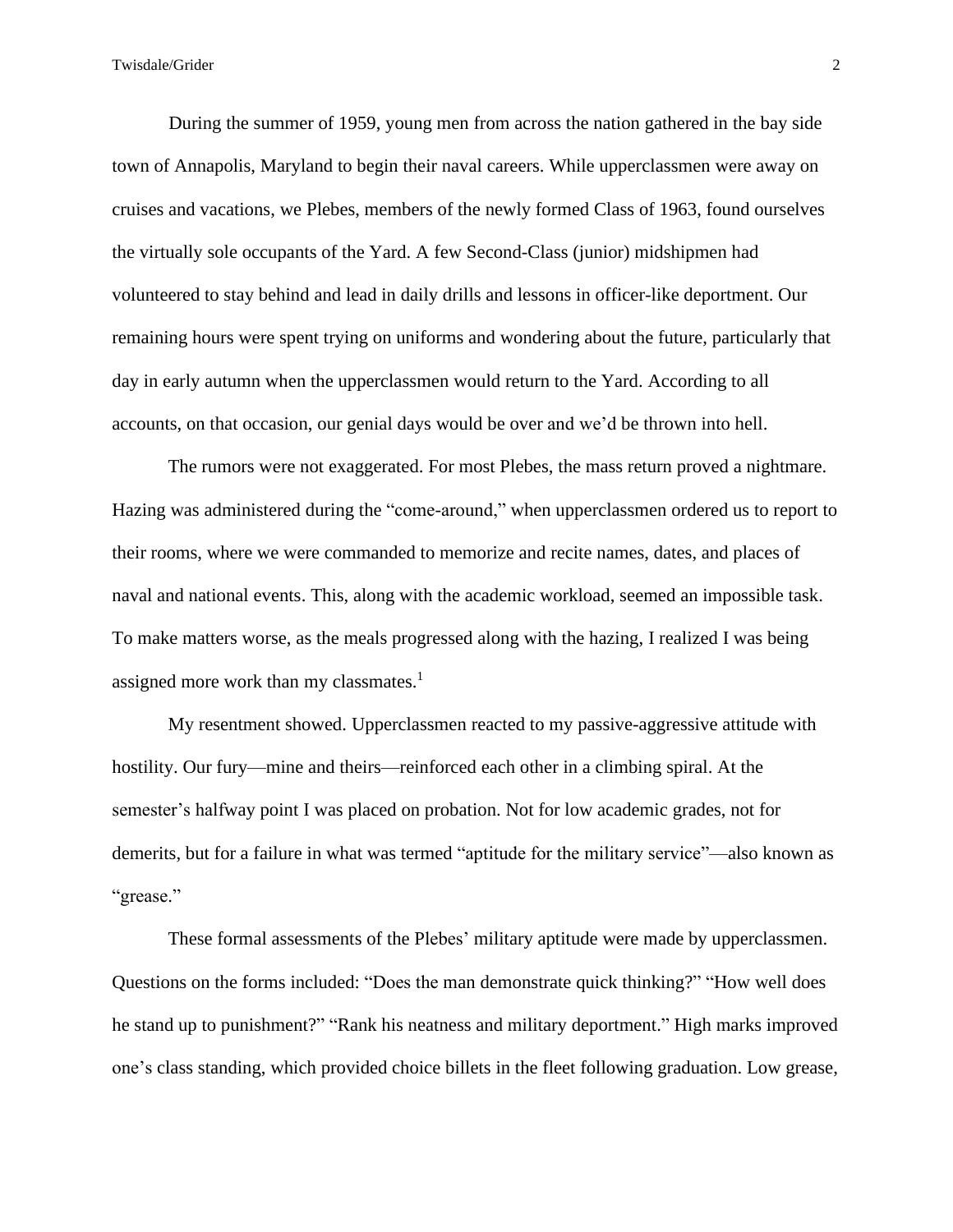really low, could get you thrown out.

In late October, the midterm grades were posted. I did well in the academics. My grades in Engineering, Science, History, and English put me in the upper-middle part of the class. Grease, however, was another story. Upperclassmen threw at me everything they had. At the dining table they worked themselves into a frenzy. "Does the underclassman show an aptitude for quick thinking in battle?" Grade: 1.0 (out of 4.0). "Could he stand up to punishment, and not crack?" Grade: 1.5. It was as if I smelled of mildew or worse, in need of a thorough cleaning. I'd expected my grease to fall short but had little idea just how far down it would go.

In contrast was my roommate John Dohrman, an all-around athlete and tough guy. He came from Montana, where he'd been expelled from high school for setting off a case of dynamite on the outskirts of town, primarily for the thrill of breaking nearby windows. He joined the Marine Corps and was later admitted to the Naval Prep School. Here, we became improbable roommates.

John's name on the Academy's freshman basketball roster provided a coveted seat at the athletic training tables, where hazing was not permitted. In the relaxed atmosphere, athletes were awarded high grease marks by default. Nevertheless, John displayed one singular weakness that put him in a harsh spotlight.

The semiannual signal contest was coming up, testing our ability to read Morse code and semaphore flags. The event was Brigade wide and took up an evening. Individual scores were tallied and averaged over each of the twenty-four companies. Competition was intense. Some companies worked hard. Most wanted simply to avoid disgrace. Was the Sixth Company squared away, or were we slackers? Excellence was not required, but woe be it to any man whose tepid score put a dip in his company's average.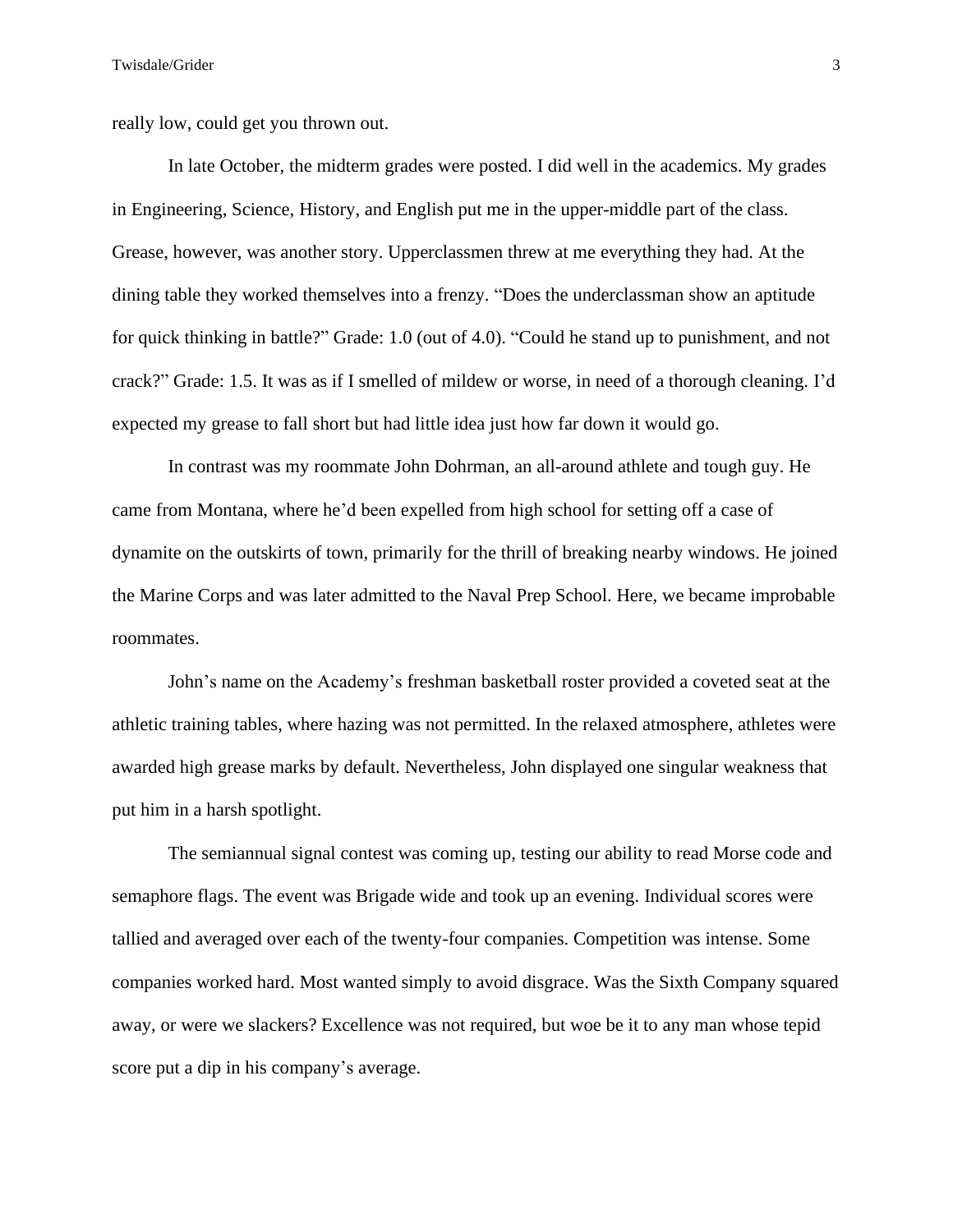Drills were carried out for weeks. Despite his efforts, John was unable to master Morse code's rhythmic language. Following the formal competition, the results were tallied and published. His score placed him as one of the lowest ranked in the company and provided upperclassmen a handy index of those men whose military aptitude was suspect.

In the Sixth Company, John's near-bottom scores drew attention. Until then, only a few upperclassmen had known who he was. John's separation from most of his classmates at mealtimes meant that most Academy upperclassmen had never witnessed his charisma. Those unable to recall John's name naturally leaned toward giving him average marks. That is, until the publication of the signal scores.

Once the scores were posted, the upperclassmen's wrath placed John and me in a shadowy club. We were ordered to the company commander's office to explain why we should be allowed to continue wearing the uniform of a midshipman. Members of the school's academic board, a group of officers gathered to screen failing students, asked pointed questions. What was wrong with the supplicant? Was he officer material? Why couldn't he be squared away?

With the unfortunate exception of his low signal scores, John did well. He was the essence of a squared-away midshipman. He dressed neatly, and his words, though few, were purposeful, with an undertone of menace. (Think Clint Eastwood riding into a western town.) Friends called him Big John, borrowed from the song by Tennessee Ernie Ford about a tough coal miner who gives up his life for his crew. In the 1963 *Lucky Bag* yearbook, one can see him gliding low over a hurdle, a lean thigh nearly touching the beam. I recall him setting a Plebe track record.

The academic board was composed of a half-dozen officers, including the Academy commandant. The board's job was a grim one—deciding who would stay on and who wouldn't.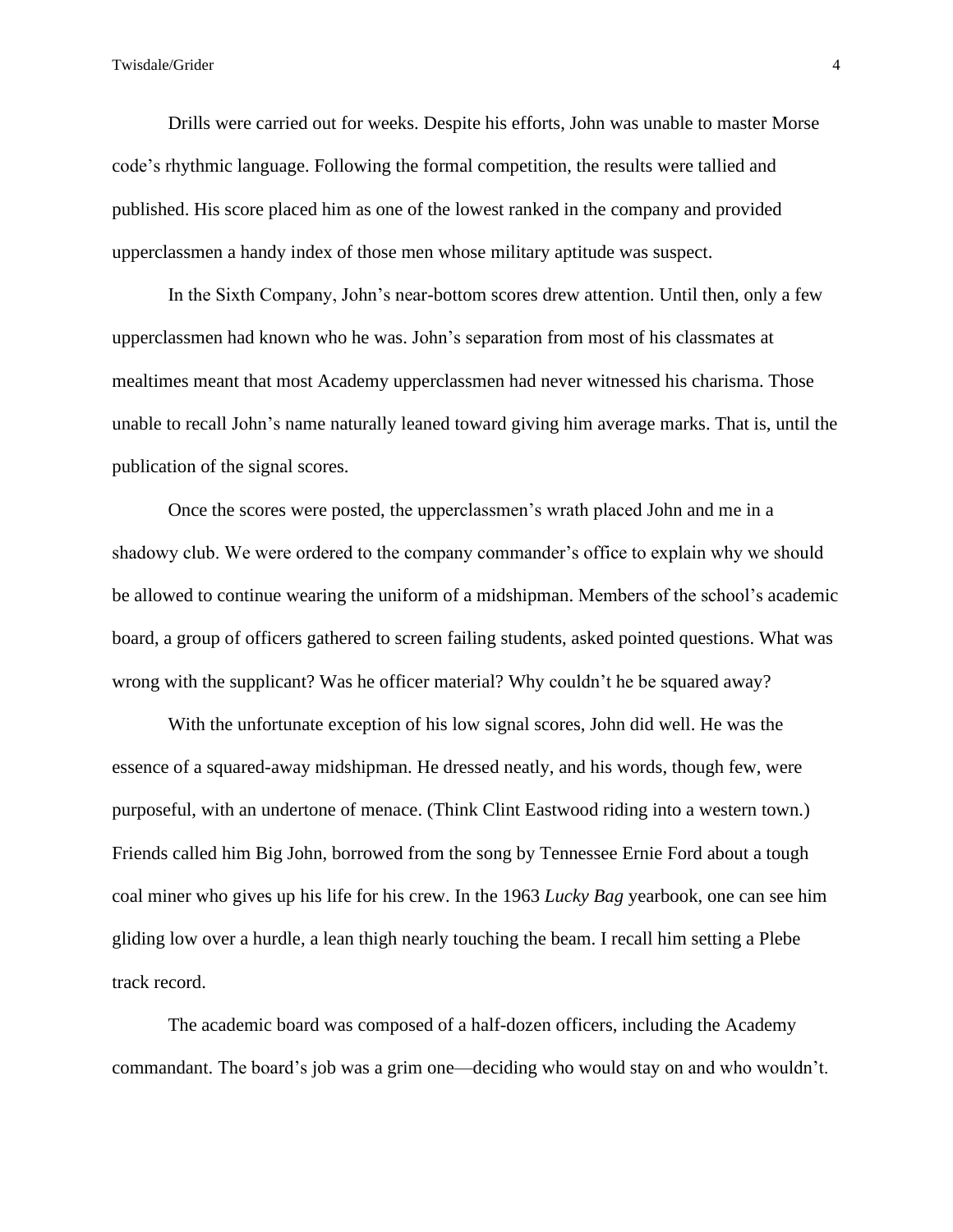Twisdale/Grider 5

When it was my turn, I pointed to my better-than-average signal scores and academic grades. I promised to work harder on the upperclassmen's questions. The officers on the board heard my plea and saw the sweat on my brow. No doubt they considered the fact that my father, a World War II submarine captain and hero of the Pacific campaign, was an Academy graduate (Class of 1936). Afterward, while I waited in the hall, they considered the matter. They called me back and announced I'd be given another chance.

A few who underwent the ordeal failed, although exactly who was never mentioned. Being rated low in military aptitude was humiliating; the topic itself was regarded as taboo.

John, too, was called in to defend himself, though for different reasons. I wasn't there to see it, but knowing him as I did, I can imagine his defense. To his interrogators, he'd have given his patented I-dare-you stare. In his gruff voice, he'd have explained that the only reason he was standing before them was his low signal score. Between the lines, he would have conveyed that their method of training and selecting officers was seriously flawed. Why did they think that someone expert in Morse code automatically possessed qualities of leadership? Didn't the Navy have specialists to carry out such tasks? And besides, John wasn't in the Navy. He was a Marine.

The results were astonishing. For John, all was forgiven and forgotten. Six months later when the signal competition was repeated, he failed again. This time, the upperclassmen had learned their lesson. John's signal scores were ignored, and his grease grades were raised to exemplary.

At this point, one might ask: What exactly was it about my personality that motivated upperclassmen to wish me gone? I puzzled this question for years before I realized that my tormentors had recognized something in me that I was unaware of myself: I was an imposter, plain and simple. I had no business being an officer in the United States Navy. My reason for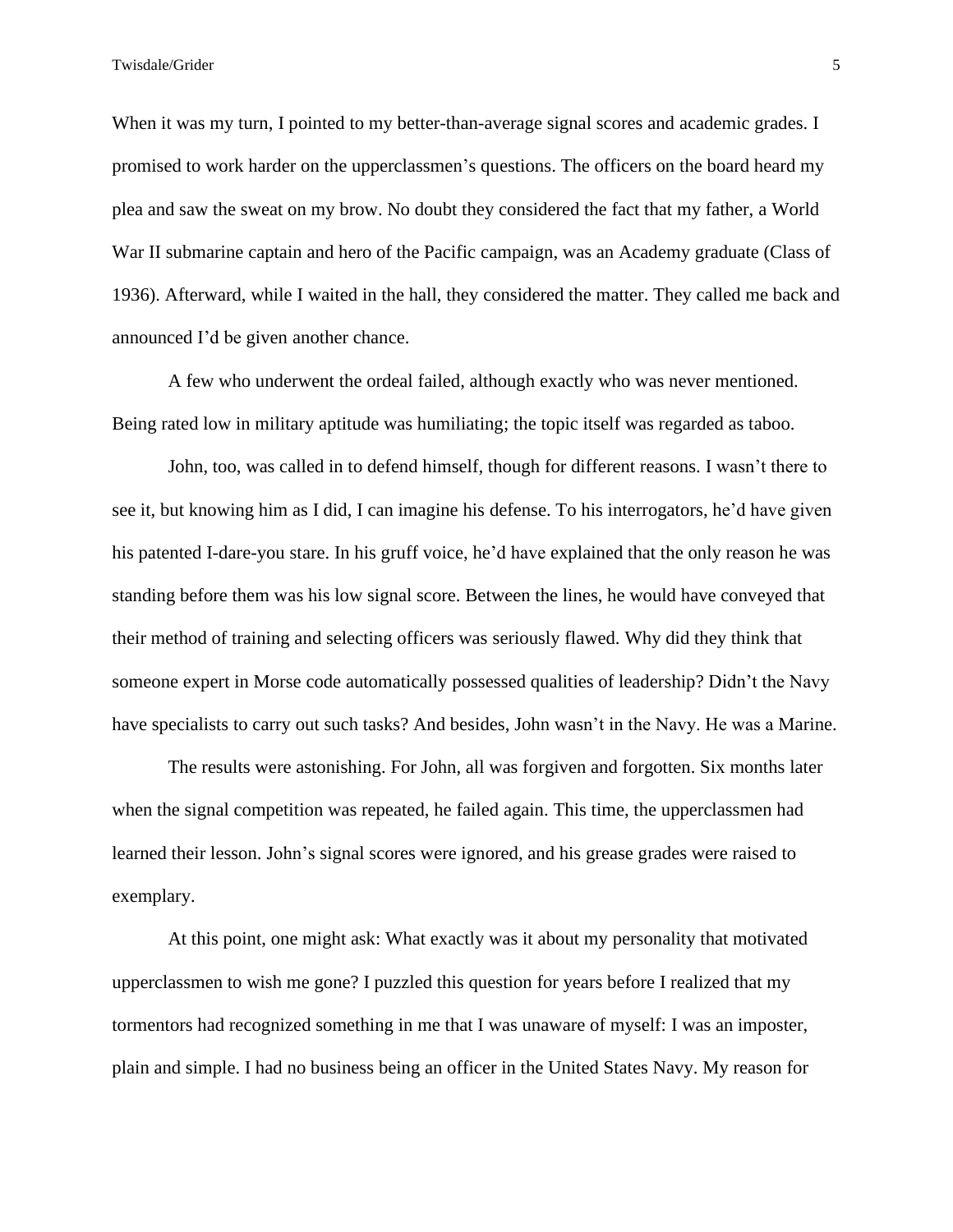swearing in as an enlisted man in 1958 was to graduate from the Academy and enter flight school. My grandfather had piloted British fighter planes in the First World War. My cousin, a 1940 Academy graduate, flew Corsairs in World War II. There was nothing I wanted to do more than to fly airplanes, especially ones operating off aircraft carriers. Getting through the Academy—the top ride—seemed the best route to that goal.

That's why the upperclassmen distrusted me. They saw the dreamer in me, and, nearly to a man, said this guy has got to go.

#

One night after lights-out, everyone asleep, the mate of the deck (the night watchman, a classmate) entered the room. "George," he whispered. "Colonel Twisdale wants to see you." All was quiet. No foot traffic.

Lt. Col. Robert Twisdale, United States Marine Corps, was a man to be feared. In a feature film he'd have been played by George C. Scott. He was in his late thirties, stocky, pure business. As officer in charge of the Third Battalion, Twisdale was responsible for the military upbringing of one-sixth of the institution's student population.

During the day he would often appear in the halls. He might stop a hapless midshipman, look him over, and demand that before he left his room next time he'd best attend to his smudged shoes or lint-covered uniform. More important than the text of his remarks was the tone. Anyone unfortunate enough to be stopped by Twizzy—a nickname meant to lighten the severity of his very presence—was in for an ass-chewing.

His toughness wasn't wasted on schoolboys. Four years later he would take command of the Marine Corps' Seventh Battalion, preparing it to be the first American unit to storm the beaches of Vietnam.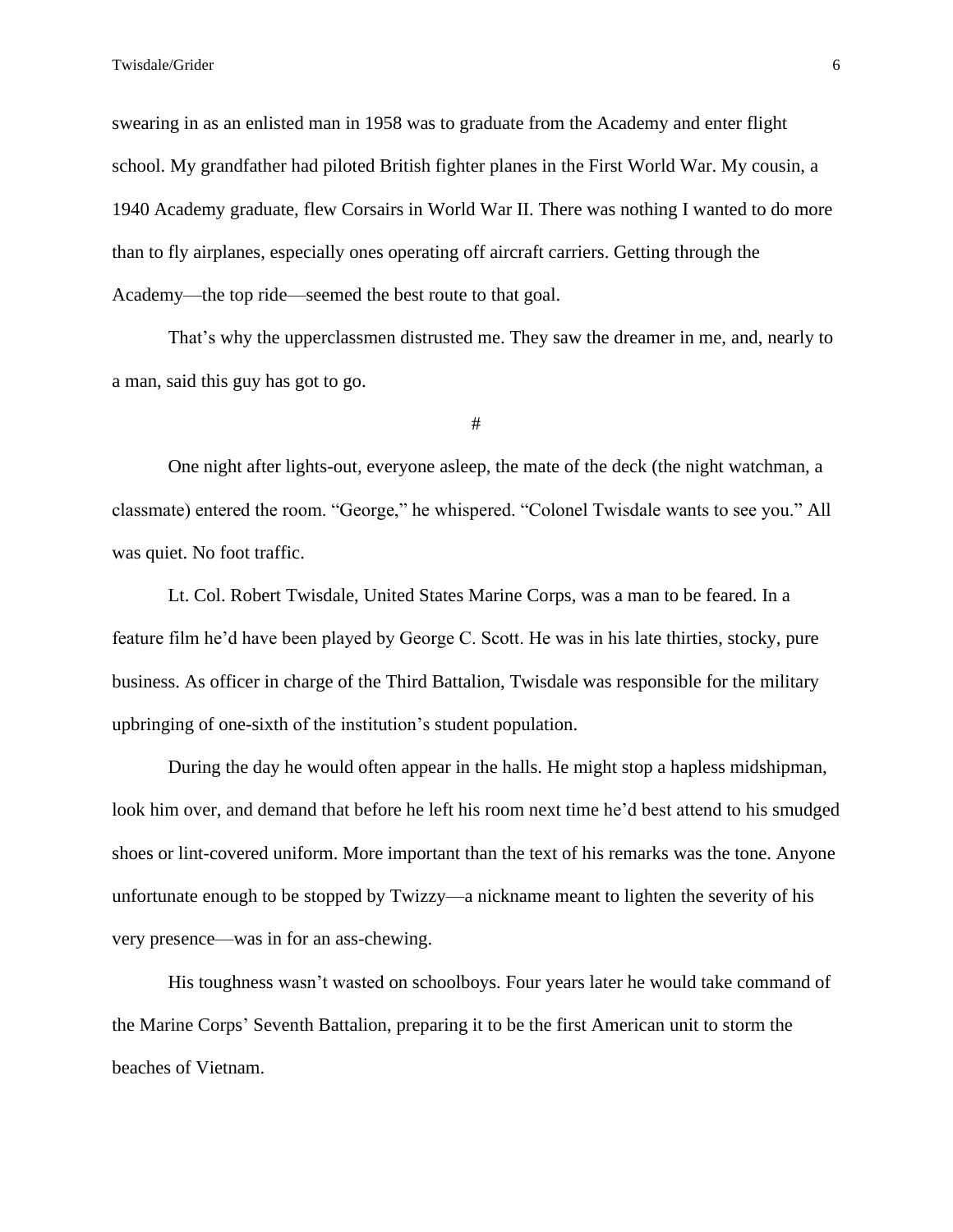Neither I nor anyone I knew had ever received a private summons to Twisdale's office. It seemed fitting that such a bizarre event would occur in the middle of the night.

Underlying my dread was a tinge of curiosity. Was this how they delivered the coup de grâce? Discharged midshipmen normally disappeared, without a sign, save for an empty locker discovered by roommates just back from classes.

The sentry stood quietly holding a flashlight, sympathetically giving me time to absorb the shock. John and Dick, my other roommate, lay on their sides, eyes open, not even pretending to be asleep.

Our room was on the third floor. The sentry and I slowly descended the dark stairwell. A light shone beneath Twisdale's door. I knocked three times. "Enter," came the gravelly voice. He was sitting at his desk, leafing through a file. I saluted. "At ease," he muttered.

"Mr. Grider," he continued, "I've been looking over these reports." He glanced up. "They don't look good; I suppose you know." He closed the folder and turned toward me. So this was how it happened.

"I've been watching you. I see what the upperclassmen are saying. The trouble with you is your attitude. Whenever I see you walking through the hall, you look morose."

"Yes sir," I said. He wasn't shouting or growling. No hint of rebuke.

"My advice to you is to start thinking positively."

"Yes sir." Was he implying I had a future?

"There must be good things in your life, Mr. Grider. If there weren't, you wouldn't have gotten here. From now on, I want to see some energy, some enthusiasm. Do you understand?"

"Yes sir," I said.

"I want to see you smiling."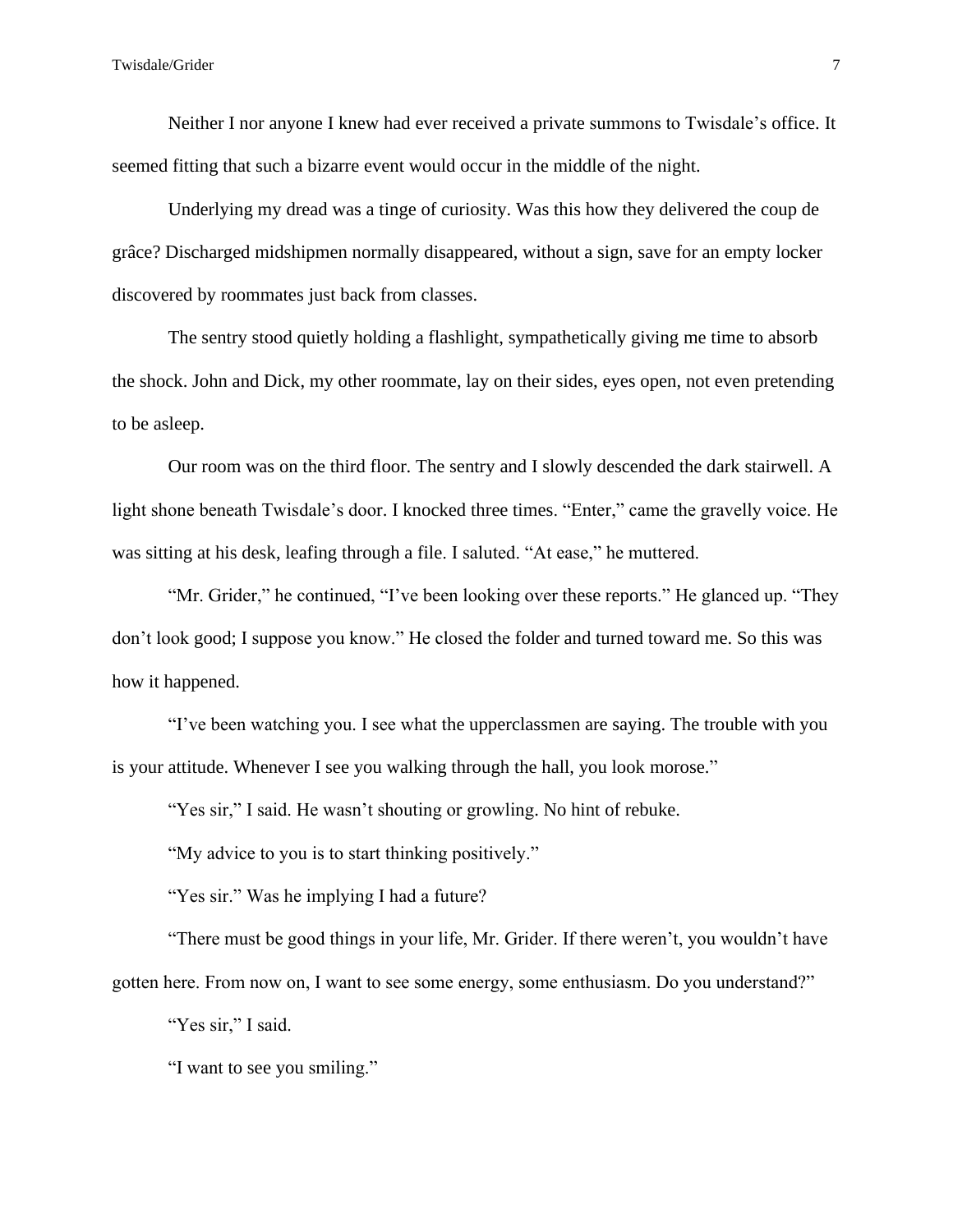"Yes sir." I nodded, awkwardly, and tried to smile, so unfamiliar was the feeling. I was alive. I practiced smiling in the darkness all the way to my room. It felt strange.

A week later, the axe fell. The Academy's Chapel Choir, of which I was a member, was bused to a nearby women's college. There we joined its all-female choir in a performance of Handel's *Messiah*. More exciting than the exotic company was the opportunity to join women's voices in song. Our own choir was composed of four sections: bass, baritone, and first and second tenor. I sang with the basses. Accompanied by organ, our limited version of *Messiah* was fulfilling, but nothing like what was about to come.

The moment had arrived. We stood on bleachers with female vocalists. Students and faculty filled the auditorium. The conductor stepped onto the podium. First, the organist played the *Pastoral* Symphony. Next, the conductor raised his baton. The organ began with the opening bars of the first chorus of *Messiah*, and then came a sound I can still remember.

"And the glory, the glory of the Lord," came the sounds of women's voices. I felt reborn, lifted into God's embrace.

In my sixth-grade choir at a private boy's school in Memphis, we were led by Miss Neal, a dark-haired woman in her early twenties. She entranced us with her soprano voice and lovely smile. I remember the Christmas concert, performed in a dark loft, wrapping us in womb-like security. I carried this feeling throughout high school. Acceptance into the Academy's Chapel Choir and its offshoot, the prestigious Glee Club, provided me with a sustaining and reliable state of grace.

The concert continued with glorious exhilaration, followed by hearty applause.

The college was hosting a post-concert dance. Girls stood across the room in formal gowns, looking like candles. One caught my eye.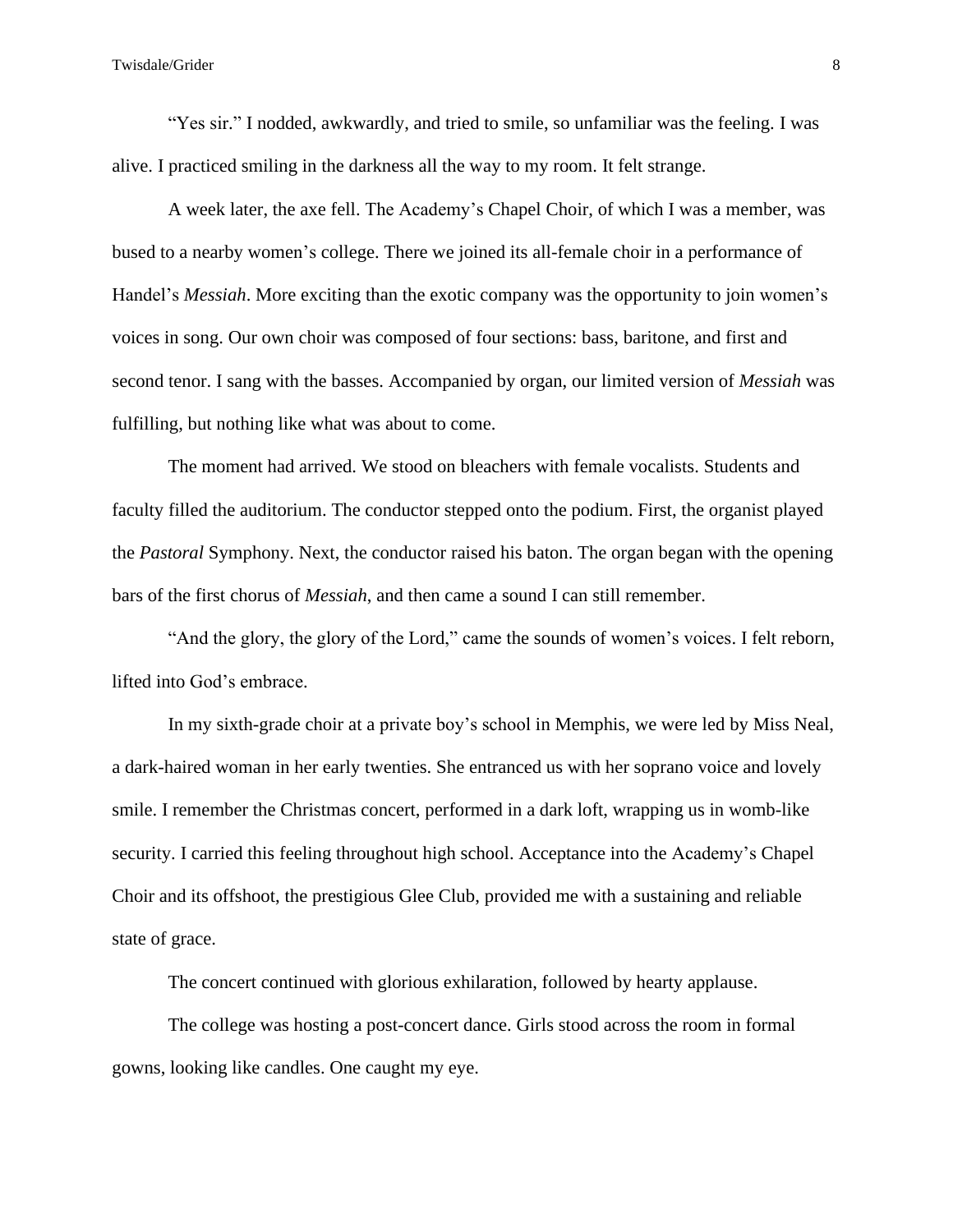At the Academy and throughout the town of Annapolis, midshipmen were governed as strictly as nuns. A lengthy list of infractions filled a three-ring binder. We were required to be in bed no later than 10 p.m., seven days a week. For the first three years, we were not permitted to drive cars. (During Plebe year we were forbidden even to ride.) Alcohol was forbidden on- and off-campus. Regulations were enforced within the twenty-mile jurisdictional radius of the Yard, measured from the apex of the chapel dome.

During a two-week Christmas vacation and most of the summer, we left the Yard and lived as civilians, or sailors on shore leave. During the academic year, members of the varsity athletic teams and choir traveling outside the twenty-mile zone also enjoyed relaxed standards. At the women's college in Maryland, hazing was suspended. Plebes were allowed to "carry on," enjoying ordinary pleasures.

Anticipating the first human touch felt in months, I crossed the room and asked the girl to dance. She was from Brooklyn. Her speech sounded Southern. In the confines of her arms, I could feel my guard dropping, my mouth sliding toward hers. A kiss, then another, longer. Ordinarily this would have been a serious disciplinary offense. At Annapolis, holding hands was illegal. Here, I felt safe, at least for the evening.

There was a tap on my shoulder. A voice ordered me to sit down. It was a fellow choir member, a senior. I was mortified. Realizing that my partner would be implicated, I recovered, leading her to a nearby table. Alone in a dim corner, we resumed making out. She told me she was engaged to be married. We never communicated afterward, and to this day I'm grateful she selected me for her brief time-out.

On the bus ride home, my oppressor, whom I'll call Higginbottom, gave me a comearound for the next morning. It was Sunday, ordinarily a time for catching up on sleep. I climbed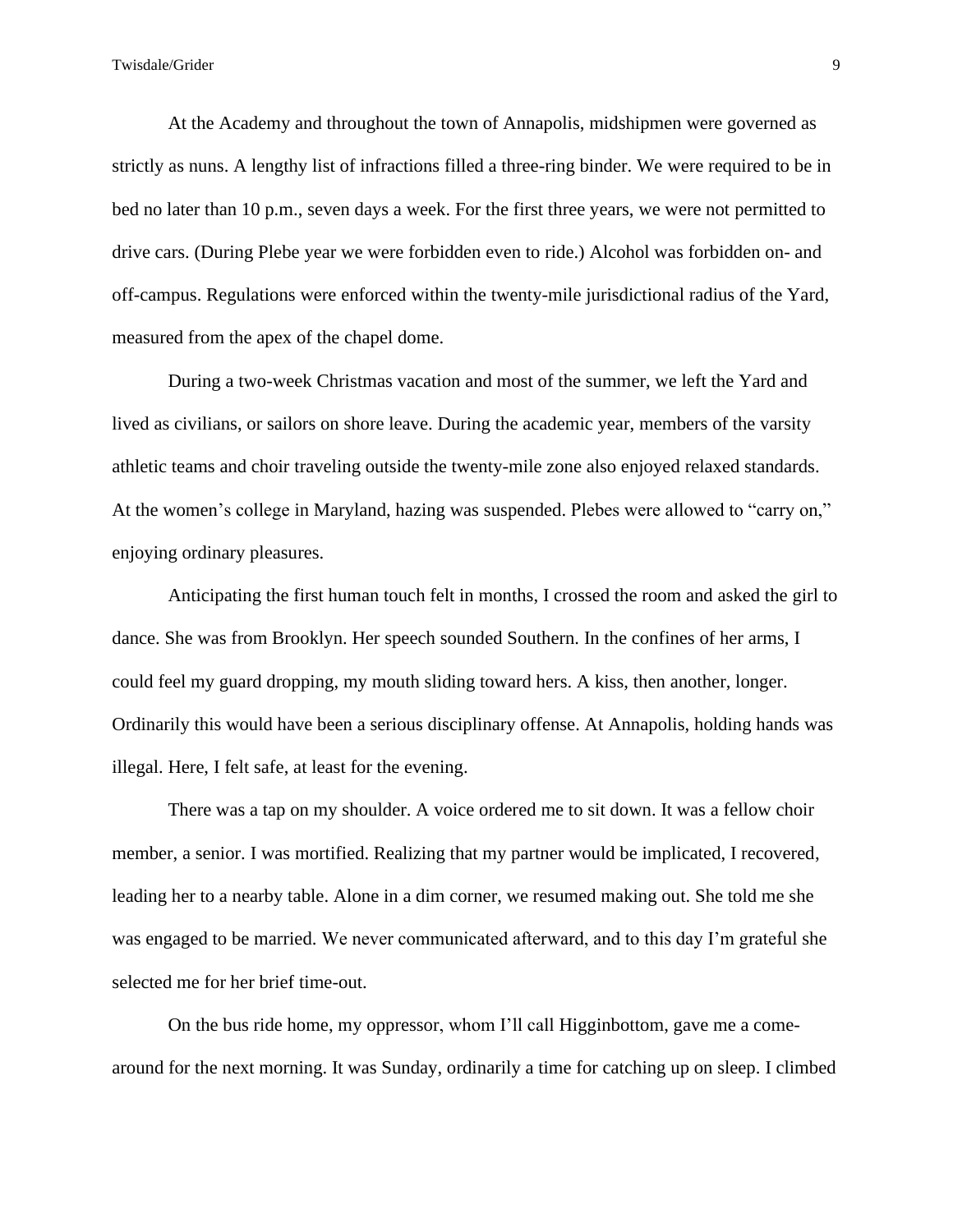the steps to his room on the fourth deck. There he continued with his rant: that I was a disgrace to the Academy and to the naval service. For my punishment he offered a choice: either be placed on report or elect to "call chow" every morning until the end of the year.

Calling chow involved standing in the hall and yelling out the time of day from 6:15 a.m. until meal formation fifteen minutes later. Normally, this practice began the day. Recently, however, lebes had been enjoying an amnesty because of Navy's recent win over Army in the annual football game. This provided extra minutes of sleep, and the chance to enjoy a meal without interruption.

I elected the second choice: to call chow. Being placed on report could spell the end. I'd already earned nearly the number of demerits to have me expelled; another misconduct report could push me over the limit.

That Monday morning, at 6:15, the big hand on the hallway clock clicked to the three, my signal to begin. "Sir, you now have fifteen minutes until morning meal formation," I called. "The menu for breakfast is scrambled eggs, grits, grilled pork sausage…." I added weather forecasts and the required uniform. At 6:25, I left to join meal formation.

The ritual was not altogether unpleasant. I was the only person in the hall doing it, instilling mixed feelings of importance and humiliation. For the remainder of the day, like my classmates, I enjoyed the relaxed, no-hazing dining. The next morning, as I stood waiting outside Higginbottom's room, he called me in and informed me that he'd been chastised by his superiors for violating the amnesty. Hence, he had no choice but to write me up. Which he did.

As I saw it, he was reneging on the agreement. I had honored my end, obligating him, I felt, to honor his. Of course, I kept this opinion to myself.

It was my first look at how power uses betrayal to achieve its means.<sup>2</sup>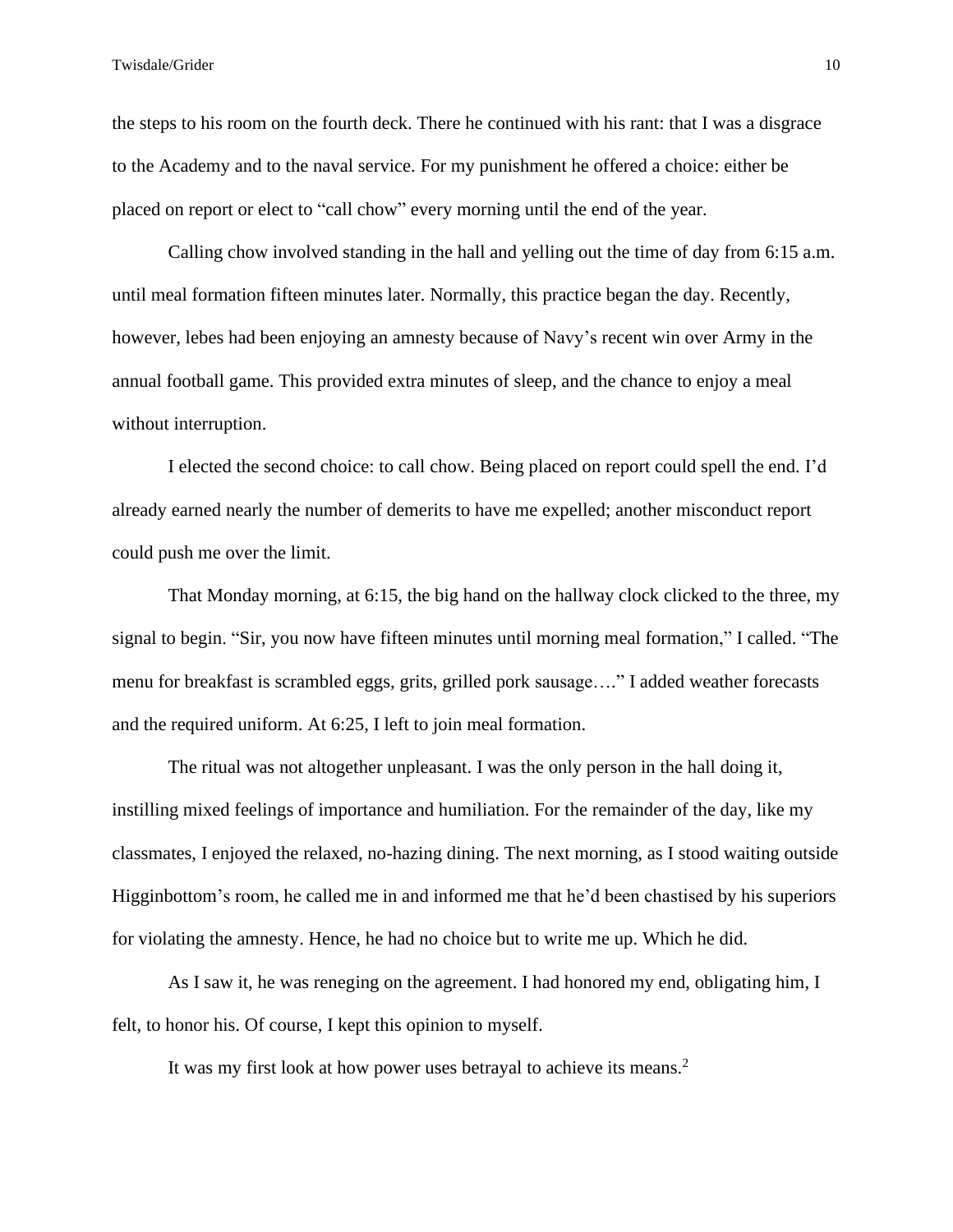The official report read: "Public Display of Affection—GROSS." I was called into an office and questioned by a midshipman first class specially appointed to investigate my crime. He began by asking for an explanation. In a good-old-boy manner he egged me on. Naively thinking him a sympathizer, I reported the night's events with a tinge of pride, even a touch of exaggeration.

Shortly afterward, I received a copy of the formal report. My interrogator had upgraded the offense to a Class A category, so severe that it might by itself lead to expulsion.

During the next few days, I existed in the eerie silence often described as preceding an approaching tornado. I was sure I was living out my last days. Thoughts of Col. Twisdale's order to smile were forgotten.

A few nights later there came another wake-up. "George," the sentry whispered. "George!" I had no idea of what was coming. "Twizzy wants to see you."

Another trip down the stairs and a knock on the door. "Enter," Col. Twisdale commanded. So this was how it worked.

"Mr. Grider, is this true? About kissing the girl on the dance floor?"

"Yes sir." I was numb with fear.

"Hmm," he said, studying the report. "It says here: 'Mr. Grider admitted that he kissed the girl more than once, that it lasted throughout the period of an entire dance.'" He glanced up, then back to the form. "'Mr. Grider confessed that had Mr. Higginbottom not interrupted, he would have kept going. He reports that he attempted to talk the girl into stepping outside, and she refused—on account of the cold weather.' Is that right, Mr. Grider?"

"Yes sir," I said. I thought I could see a mischievous look. I felt one side of my mouth moving upward.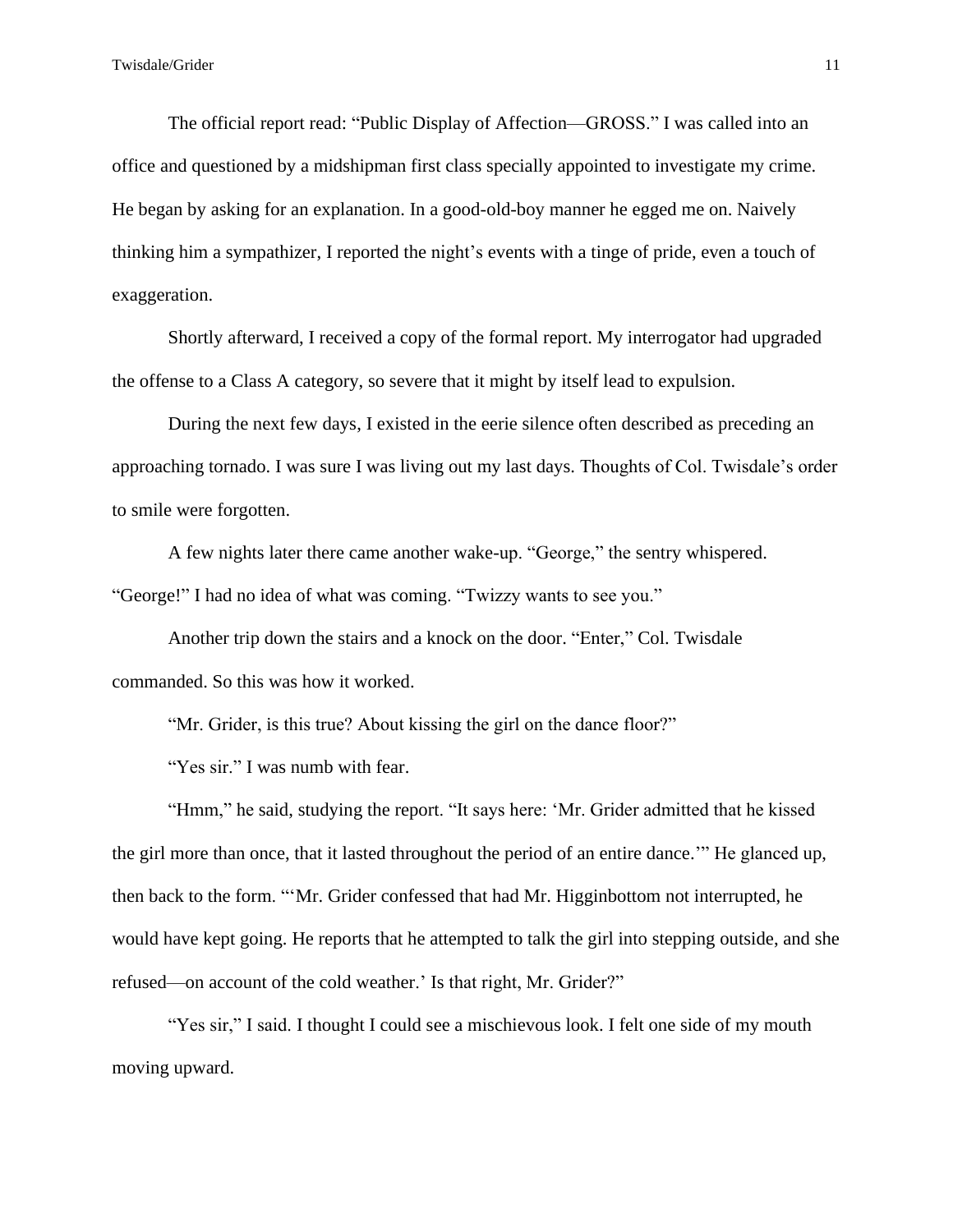"You're not looking morose now, and I'll bet you weren't feeling morose back then."

"No sir." I felt the start of a real smile.

"That's the spirit! I want to see that expression every time you walk down the hall. Understand?"

"Yes sir."

"Try not to get any more demerits, but as for this report, I wouldn't worry about it. Dismissed. Oh, and Mr. Grider, keep up that smile."

I left Twisdale's office with a wide, steady grin, my shoulders back and my head held high. I hoped no one would catch me smiling.

Weeks later, the winter days unseasonably warm, we formed outside for noon meal. Guthrie, standing next to me, whispered the word "Twizzy." Moving toward us down the ranks was the man in green with his swagger stick, inspecting shoes and glancing up at the faces. We stood frozen, knowing that a spot on a uniform could wreck one's day.

Reaching me, Twizzy stopped. Lord, had I shined my shoes?

He stood stock still. "Been kissing any more girls, Mr. Grider?" The Marine officer's commanding voice echoed off the courtyard.

"No sir," I said, feeling confused but somehow protected.

He moved on. Later, on two occasions, he repeated the question in broad daylight. Everyone could hear. There was no question as to whether the colonel's words constituted a commendation.

I've often wondered what factors contributed to Col. Twisdale's publicizing my crime, using an ironic tone likely aimed at my accusers. In those days, midshipmen were formally judged for their prowess in academics, military bearing, and athletics. An unofficial category was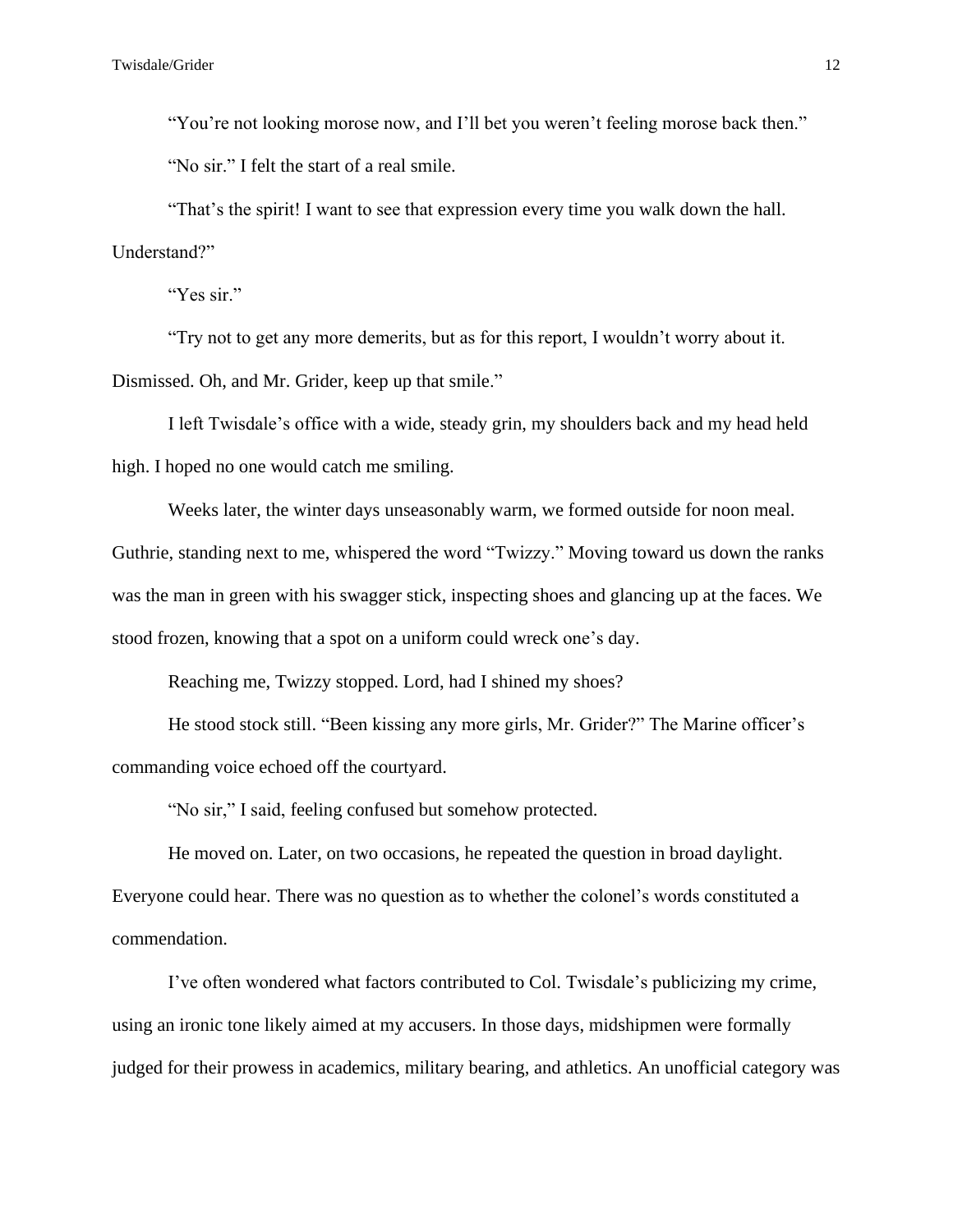the Department of Romance. No formal evaluations were made, no remarks uttered. Informal impressions, however, were traditionally recorded in the midshipmen's yearbook biographies, such as the following samples pulled from the Class of 1963 *Lucky Bag*:

HE RECEIVED VOLUMES OF MAIL FROM FEMALES.

HE BEGAN THE WEEKENDS WITH NOT LESS THAN THREE YOUNG LADIES.

HE COULD USUALLY BE FOUND WITH A GOOD-LOOKING GIRL ON HIS ARM.

Customarily penned by one's roommates, biographies concentrated on struggles with academics and grease—not with romance. Today's reader can search the yearbooks of that day for mention of anyone lacking in that department. No such defamation will be found.

Col. Twisdale's public exhortations tapped into this sacred if hypocritical standard of excellence. His public voice gave black eyes to those upperclassmen who had dredged up a Victorian standard to mask their jealous revenge. According to Higginbottom and his cadre of officialdom, the Plebe who'd scored with the ball's beauty had to go, and Twisdale didn't like it. The odd thing is that it had nearly worked. Only by a miracle was I redeemed. I never told John about it, so severe was the crime and so inexplicable Twizzy's public remembrance.

By spring the hazing had diminished: fewer come-arounds and less yelling. My aptitude grades improved. Following two more appearances before the academic board, I was allowed to stay. The next year we all watched Alan Shepard, an Annapolis alumnus, rocket into space. I was making progress, confident I would one day graduate with my classmates and wear the uniform of a commissioned officer.

And I did. Following three-plus years at Annapolis of struggle and risk-taking, I managed to graduate with my classmates, and in June 1963, I accepted a commission in the United States Navy. Nothing would improve my marginal eyesight, however, so I failed the flight physical. I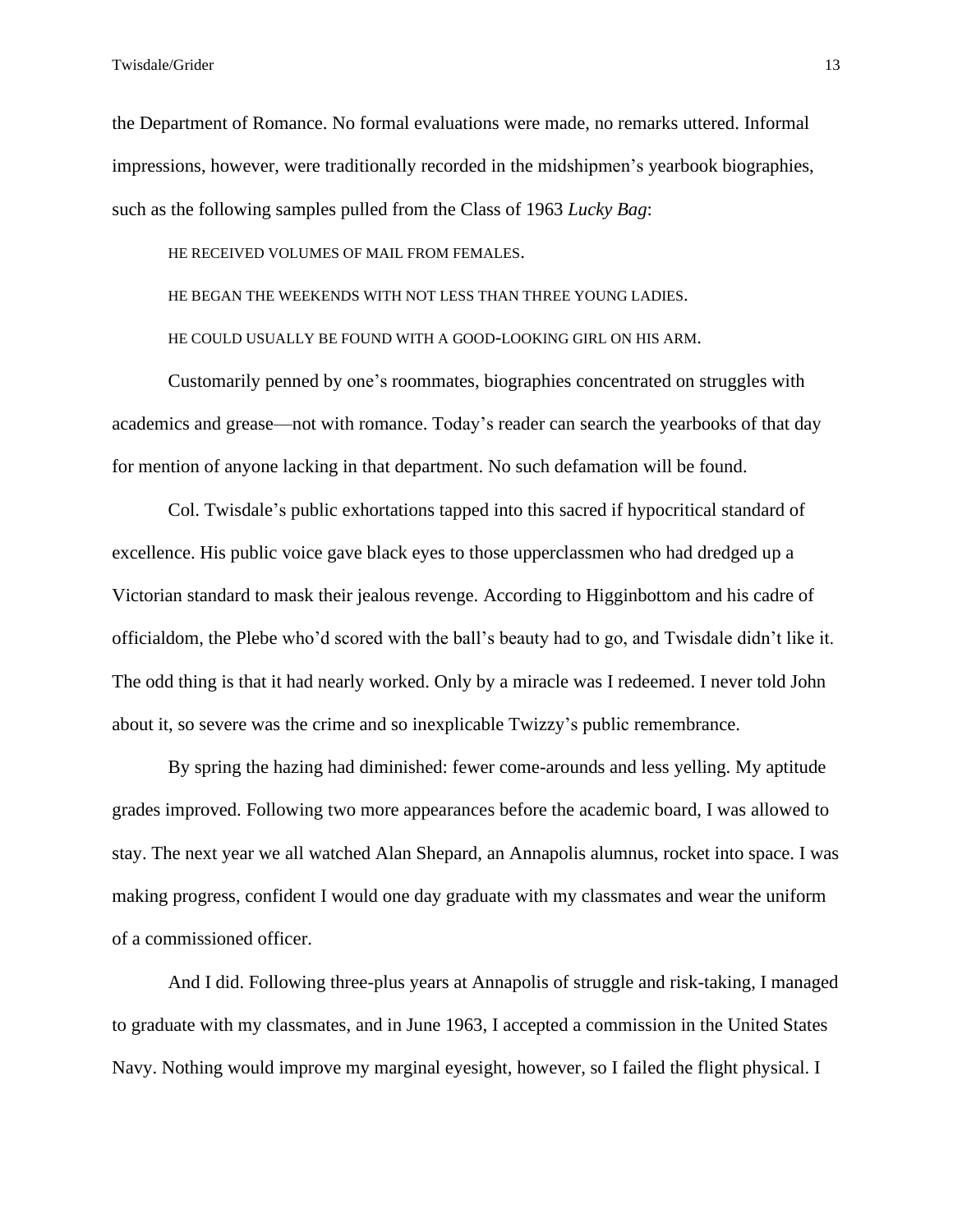was assigned to shipboard duty and sent to sea.

My ineffective shipboard performance over the next four years bore out the suspicions of the Academy skeptics, although in the long run, the at-sea rigors and work under pressure would lead me in later decades to prove myself a trusted and productive citizen. In addition, during my time at sea I had sufficient in-port time to earn a pilot's license. After four years of sea duty, I resigned my commission and later bought my own airplane. It was then that I began experiencing the pleasures of private piloting, such as setting off on a Friday afternoon to camp in the southwest desert or on a deserted beach in Baja, accessible only by a two-seat airplane. Or flying alone above a dark, mountainous terrain, steering by prominent stars.

Today, I offer my deepest gratitude to the late Lt. Col. Twisdale.<sup>3</sup> From that gallant officer came a ray of light in an otherwise dark world. A single human trait explains his wanting to help this young man, an outcast, someone who would never be of use to him. That trait was human kindness. This gift from Twisdale would allow my friendship with John to last for the duration of our brief time together and beyond.

The End